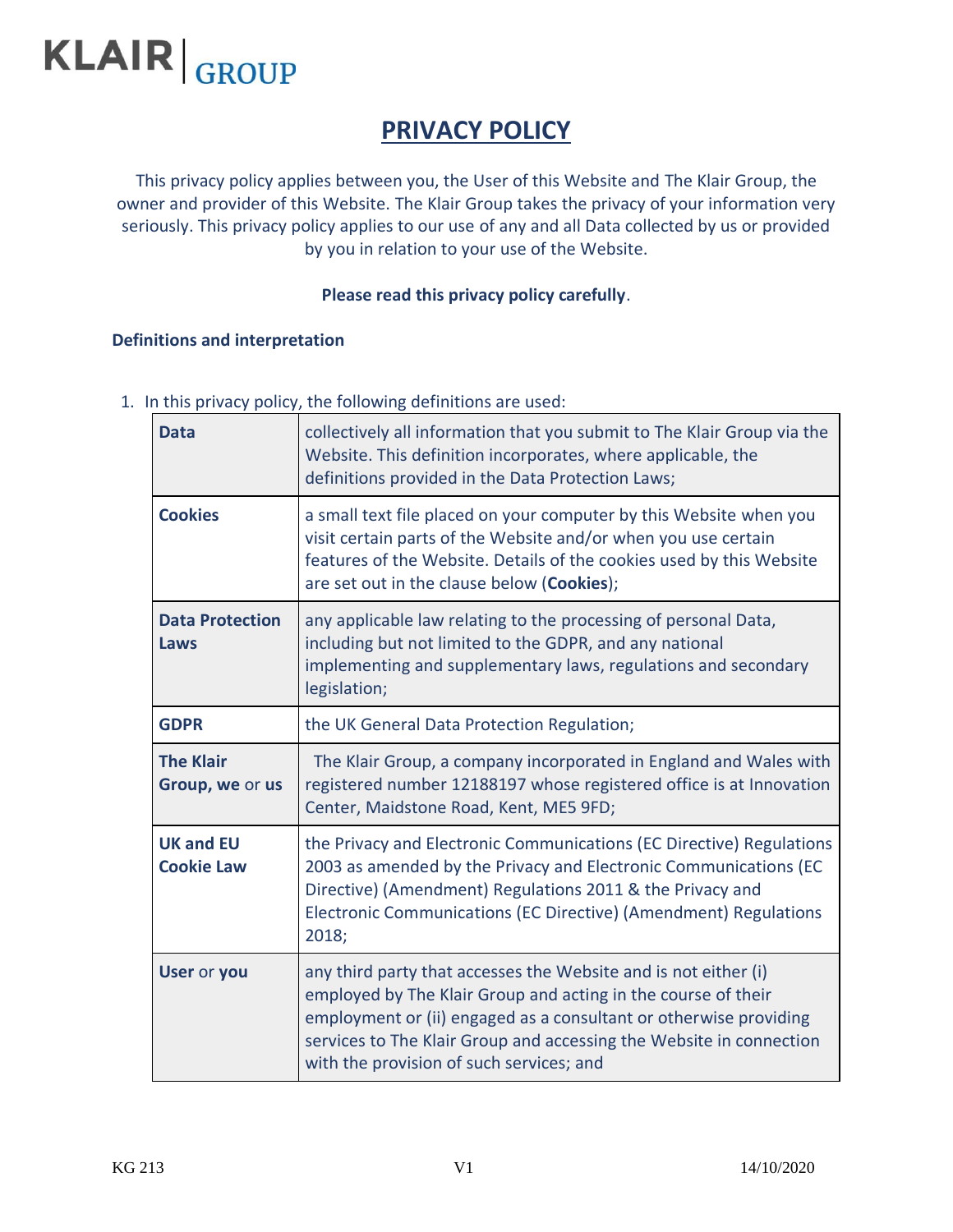| Website | the website that you are currently using, www.theklairgroup.com,    |  |
|---------|---------------------------------------------------------------------|--|
|         | and any sub-domains of this site unless expressly excluded by their |  |
|         | own terms and conditions.                                           |  |

- 2. In this privacy policy, unless the context requires a different interpretation:
	- a. the singular includes the plural and vice versa.
	- b. references to sub-clauses, clauses, schedules or appendices are to sub-clauses, clauses, schedules or appendices of this privacy policy.
	- c. a reference to a person includes firms, companies, government entities, trusts and partnerships.
	- d. "including" is understood to mean "including without limitation".
	- e. reference to any statutory provision includes any modification or amendment of it.
	- f. the headings and sub-headings do not form part of this privacy policy.

#### **Scope of this privacy policy**

- 3. This privacy policy applies only to the actions of The Klair Group and Users with respect to this Website. It does not extend to any websites that can be accessed from this Website including, but not limited to, any links we may provide to social media websites.
- 4. For purposes of the applicable Data Protection Laws, The Klair Group is the "data controller". This means that The Klair Group determines the purposes for which, and the manner in which, your Data is processed.

#### **Data collected**

- 5. We may collect the following Data, which includes personal Data, from you:
	- a. Your name.
	- b. contact Information such as email addresses and telephone numbers.

in each case, in accordance with this privacy policy.

#### **How we collect Data**

- 6. We collect Data in the following ways:
	- a. data is given to us by you; and
	- b. data is collected automatically.

#### **Data that is given to us by you**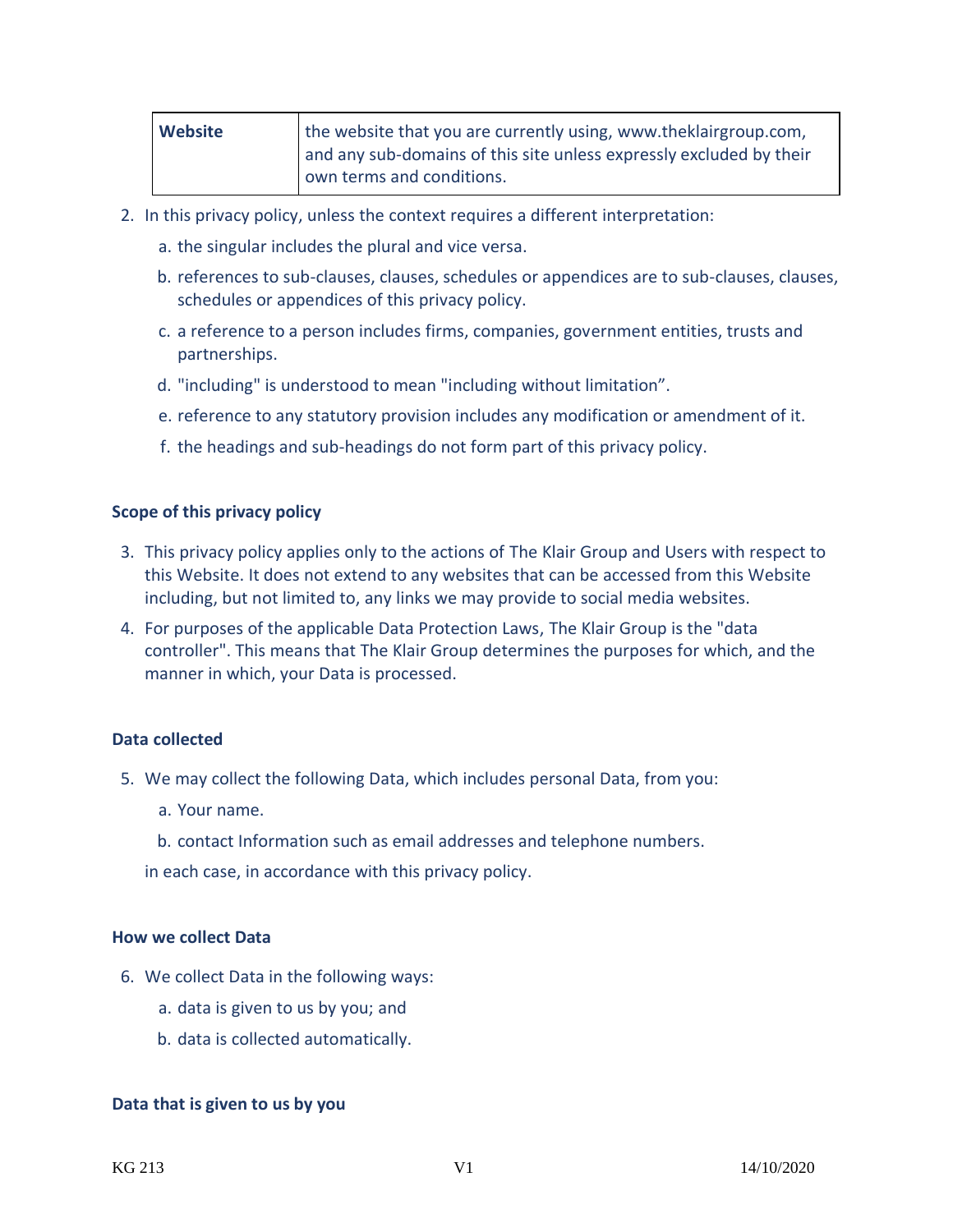- 7. The Klair Group will collect your Data in a number of ways, for example:
	- a. when you contact us through the Website, by telephone, post, e-mail or through any other means.
	- b. when you elect to receive marketing communications from us.
	- c. when you use our services.

in each case, in accordance with this privacy policy.

# **Data that is collected automatically**

- 8. To the extent that you access the Website, we will collect your Data automatically, for example:
	- a. we automatically collect some information about your visit to the Website. This information helps us to make improvements to Website content and navigation, and includes your IP address, the date, times and frequency with which you access the Website and the way you use and interact with its content.
	- b. we will collect your Data automatically via cookies, in line with the cookie settings on your browser. For more information about cookies, and how we use them on the Website, see the section below, headed "Cookies".

# **Our use of Data**

- 9. Any or all of the above Data may be required by us from time to time in order to provide you with the best possible service and experience when using our Website. Specifically, Data may be used by us for the following reasons:
	- a. internal record keeping.
	- b. improvement of our products / services.
	- c. transmission by email of marketing materials that may be of interest to you.

in each case, in accordance with this privacy policy.

- 10. We may use your Data for the above purposes if we deem it necessary to do so for our legitimate interests. If you are not satisfied with this, you have the right to object in certain circumstances (see the section headed "Your rights" below).
- 11. For the delivery of direct marketing to you via e-mail, we'll need your consent, whether via an opt-in or soft-opt-in:
	- a. soft opt-in consent is a specific type of consent which applies when you have previously engaged with us (for example, you contact us to ask us for more details about a particular product/service, and we are marketing similar products/services). Under "soft opt-in" consent, we will take your consent as given unless you opt-out.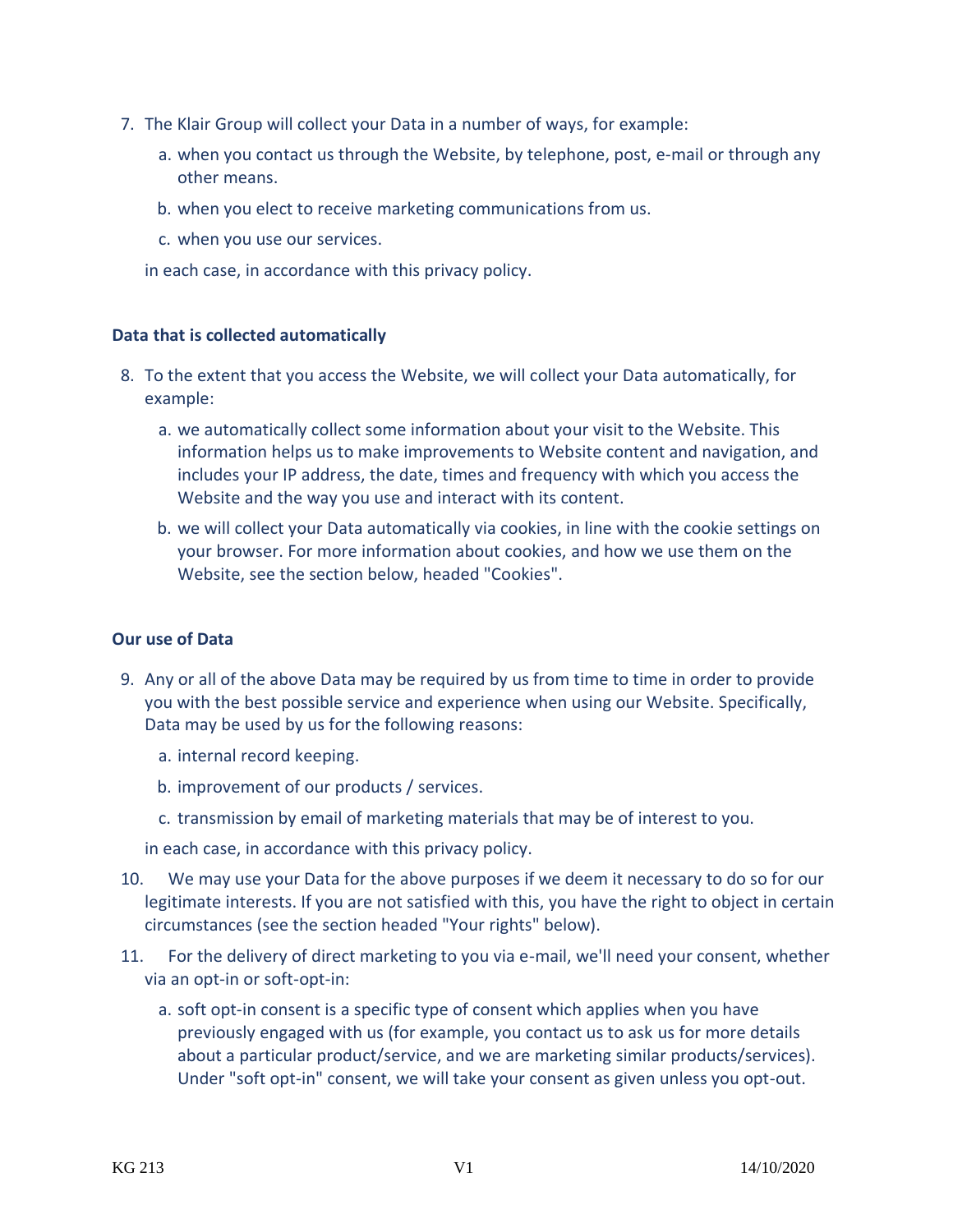- b. for other types of e-marketing, we are required to obtain your explicit consent; that is, you need to take positive and affirmative action when consenting by, for example, checking a tick box that we'll provide.
- c. if you are not satisfied about our approach to marketing, you have the right to withdraw consent at any time. To find out how to withdraw your consent, see the section headed "Your rights" below.

#### **Who we share Data with**

- 12. We may share your Data with the following groups of people for the following reasons:
	- a. our employees, agents and/or professional advisors to obtain advice from professional advisers.

in each case, in accordance with this privacy policy.

#### **Keeping Data secure**

- 13. We will use technical and organizational measures to safeguard your Data, for example:
	- a. access to your account is controlled by a password and a username that is unique to you.
	- b. we store your Data on secure servers.
- 14. Technical and organizational measures include measures to deal with any suspected data breach. If you suspect any misuse or loss or unauthorized access to your Data, please let us know immediately by contacting us via this e-mail address: info@theklairgroup.com.
- 15. If you want detailed information from, Get Safe Online on how to protect your information and your computers and devices against fraud, identity theft, viruses and many other online problems, please visit www.getsafeonline.org. Get Safe Online is supported by HM Government and leading businesses.

#### **Data retention**

- 16. Unless a longer retention period is required or permitted by law, we will only hold your Data on our systems for the period necessary to fulfil the purposes outlined in this privacy policy or until you request that the Data be deleted.
- 17. Even if we delete your Data, it may persist on backup or archival media for legal, tax or regulatory purposes.

#### **Your rights**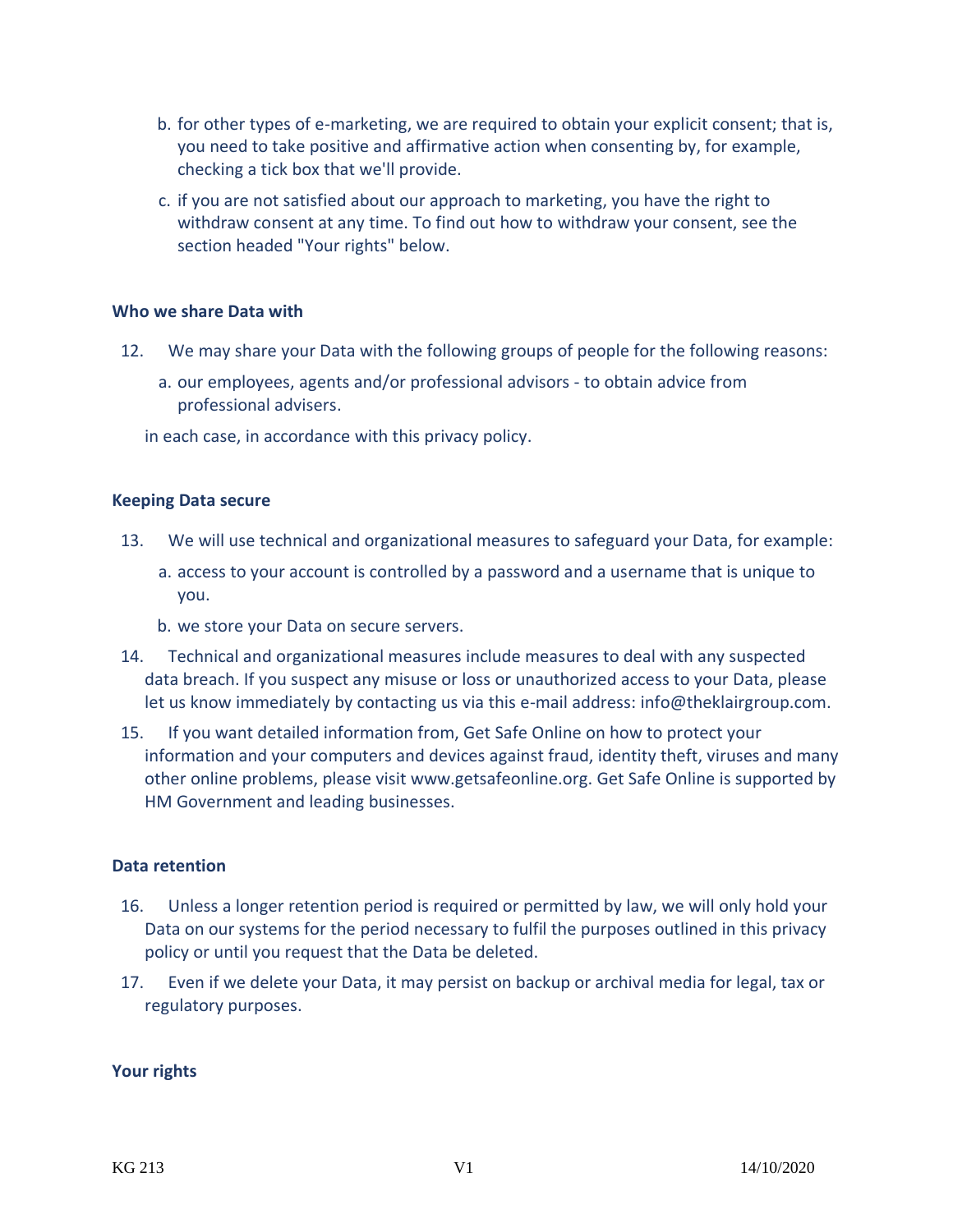- 18. You have the following rights in relation to your Data:
	- a. **Right to access** the right to request (i) copies of the information we hold about you at any time, or (ii) that we modify, update or delete such information. If we provide you with access to the information, we hold about you, we will not charge you for this, unless your request is "manifestly unfounded or excessive." Where we are legally permitted to do so, we may refuse your request. If we refuse your request, we will tell you the reasons why.
	- b. **Right to correct** the right to have your Data rectified if it is inaccurate or incomplete.
	- c. **Right to erase** the right to request that we delete or remove your Data from our systems.
	- d. **Right to restrict our use of your Data** the right to "block" us from using your Data or limit the way in which we can use it.
	- e. **Right to data portability** the right to request that we move, copy or transfer your Data.
	- f. **Right to object** the right to object to our use of your Data including where we use it for our legitimate interests.
- 19. To make enquiries, exercise any of your rights set out above, or withdraw your consent to the processing of your Data (where consent is our legal basis for processing your Data), please contact us via this e-mail address: info@theklairgroup.com.
- 20. If you are not satisfied with the way a complaint you make in relation to your Data is handled by us, you may be able to refer your complaint to the relevant data protection authority. For the UK, this is the Information Commissioner's Office (ICO). The ICO's contact details can be found on their website at https://ico.org.uk/.
- 21. It is important that the Data we hold about you is accurate and current. Please keep us informed if your Data changes during the period for which we hold it.

# **Links to other websites**

22. This Website may, from time to time, provide links to other websites. We have no control over such websites and are not responsible for the content of these websites. This privacy policy does not extend to your use of such websites. You are advised to read the privacy policy or statement of other websites prior to using them.

# **Changes of business ownership and control**

23. The Klair Group may, from time to time, expand or reduce our business and this may involve the sale and/or the transfer of control of all or part of The Klair Group. Data provided by Users will, where it is relevant to any part of our business so transferred, be transferred along with that part and the new owner or newly controlling party will, under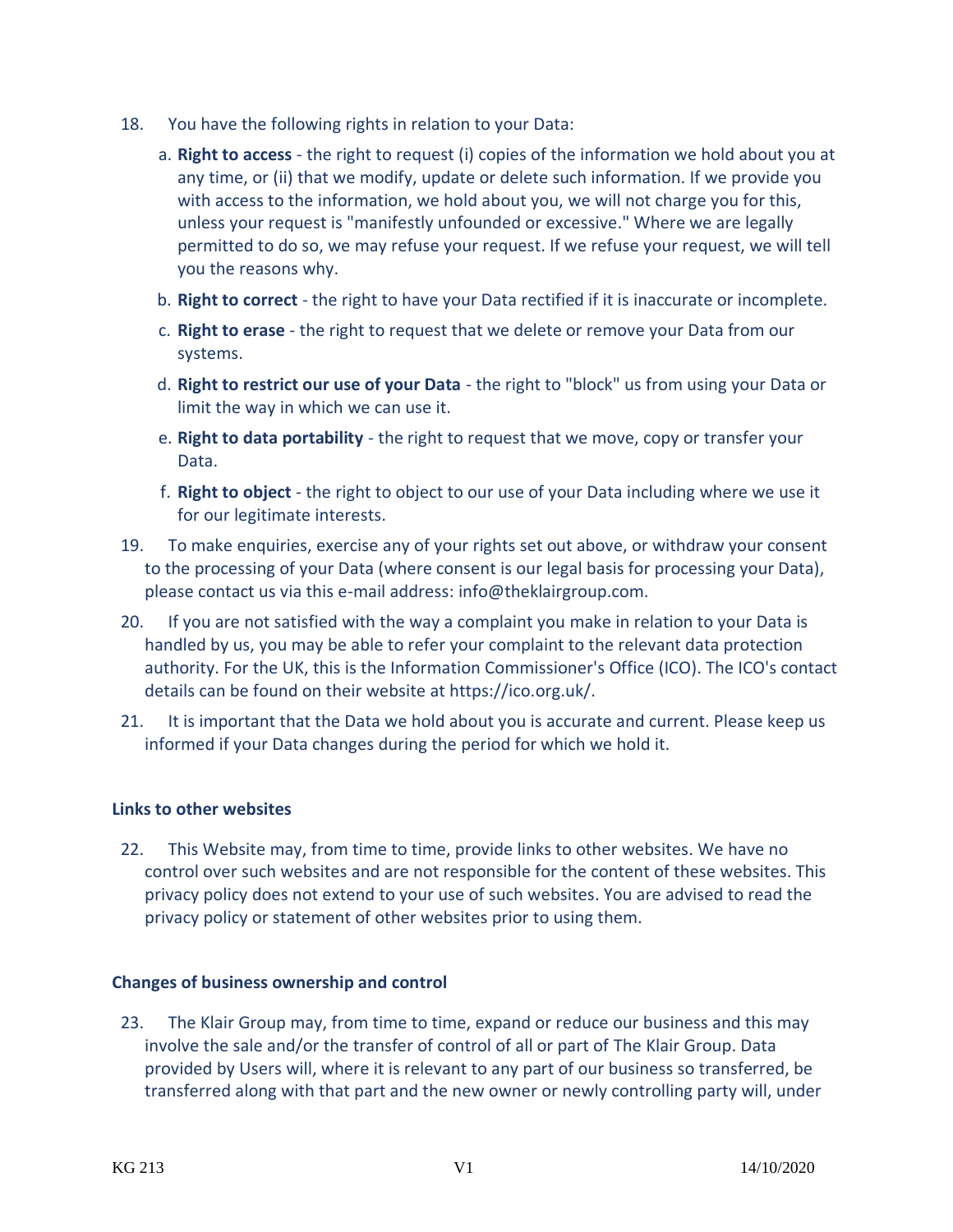the terms of this privacy policy, be permitted to use the Data for the purposes for which it was originally supplied to us.

- 24. We may also disclose Data to a prospective purchaser of our business or any part of it.
- 25. In the above instances, we will take steps with the aim of ensuring your privacy is protected.

# **Cookies**

- 26. This Website may place and access certain Cookies on your computer. The Klair Group uses Cookies to improve your experience of using the Website and to improve our range of services. The Klair Group has carefully chosen these Cookies and has taken steps to ensure that your privacy is protected and respected at all times.
- 27. All Cookies used by this Website are used in accordance with current UK and EU Cookie Law.
- 28. Before the Website places Cookies on your computer, you will be presented with a message bar requesting your consent to set those Cookies. By giving your consent to the placing of Cookies, you are enabling The Klair Group to provide a better experience and service to you. You may, if you wish, deny consent to the placing of Cookies; however certain features of the Website may not function fully or as intended.

| <b>Type of Cookie</b>        | <b>Purpose</b>                                                                                                                                                                                                                    |
|------------------------------|-----------------------------------------------------------------------------------------------------------------------------------------------------------------------------------------------------------------------------------|
| Strictly necessary cookies   | These are cookies that are required for the operation of our<br>website. They include, for example, cookies that enable you to<br>log into secure areas of our website, use a shopping cart or make<br>use of e-billing services. |
| <b>Functionality cookies</b> | These are used to recognize you when you return to our website.<br>This enables us to personalize our content for you, greet you by<br>name and remember your preferences (for example, your choice<br>of language or region).    |

29. This Website may place the following Cookies:

- 30. You can find a list of Cookies that we use in the Cookies Schedule.
- 31. You can choose to enable or disable Cookies in your internet browser. By default, most internet browsers accept Cookies, but this can be changed. For further details, please consult the help menu in your internet browser.
- 32. You can choose to delete Cookies at any time; however, you may lose any information that enables you to access the Website more quickly and efficiently including, but not limited to, personalization settings.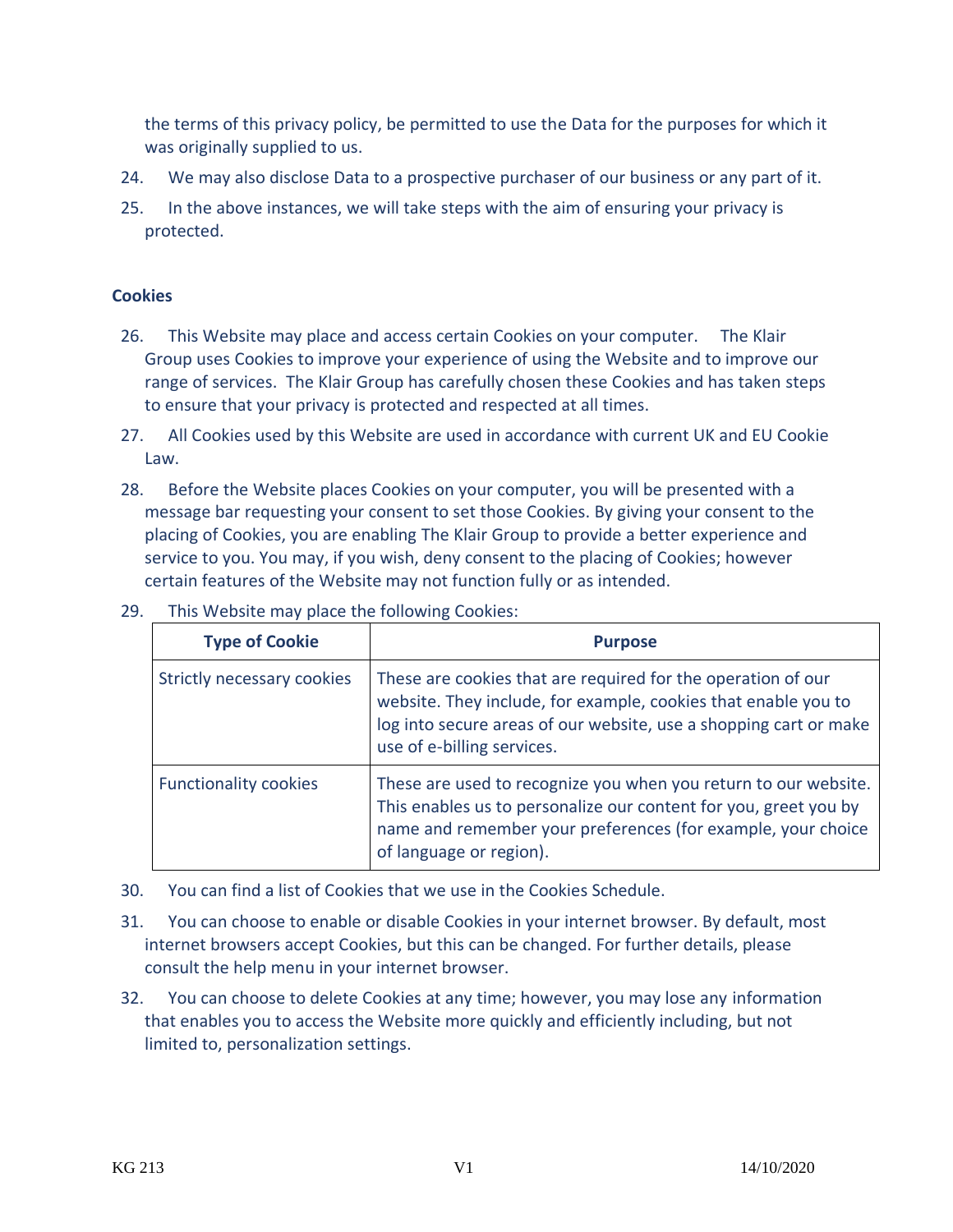- 33. It is recommended that you ensure that your internet browser is up-to-date and that you consult the help and guidance provided by the developer of your internet browser if you are unsure about adjusting your privacy settings.
- 34. For more information generally on cookies, including how to disable them, please refer to aboutcookies.org. You will also find details on how to delete cookies from your computer.

# **General**

- 35. You may not transfer any of your rights under this privacy policy to any other person. We may transfer our rights under this privacy policy where we reasonably believe your rights will not be affected.
- 36. If any court or competent authority finds that any provision of this privacy policy (or part of any provision) is invalid, illegal or unenforceable, that provision or part-provision will, to the extent required, be deemed to be deleted, and the validity and enforceability of the other provisions of this privacy policy will not be affected.
- 37. Unless otherwise agreed, no delay, act or omission by a party in exercising any right or remedy will be deemed a waiver of that, or any other, right or remedy.
- 38. This Agreement will be governed by and interpreted according to the law of England and Wales. All disputes arising under the Agreement will be subject to the exclusive jurisdiction of the English and Welsh courts.

# **Changes to this privacy policy**

39. The Klair Group reserves the right to change this privacy policy as we may deem necessary from time to time or as may be required by law. Any changes will be immediately posted on the Website and you are deemed to have accepted the terms of the privacy policy on your first use of the Website following the alterations. You may contact The Klair Group by email at info@theklairgroup.com.

# **Attribution**

40. This privacy policy was created by The Klair Group **14 October 2020**